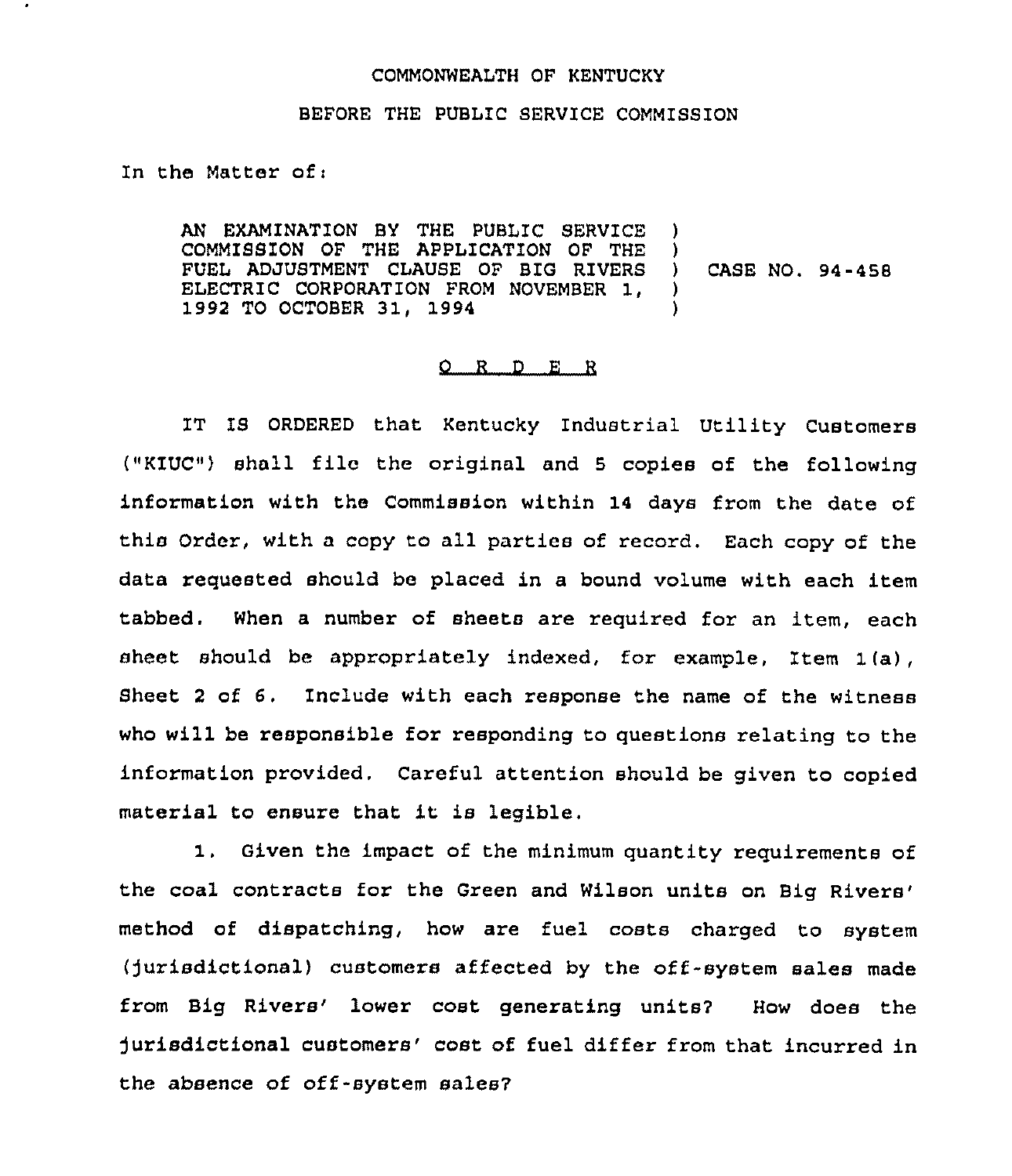2. a. Explain Mr. Taylor's position on "improper discriminatory pricing."

b. Is his position based on jurisdictional differences (i.e., system versus off-system sales) ?

c. Is his position based on service categories (i.e., firm versus non-firm sales)?

3. Mr, Taylor suggests that treating non-firm off-system customers differently than Big Rivers' other customer groups is inconsistent.

a. Is this suggestion applicable only to utilities with a dispatching sequence similar to Big Rivers?

b. Is this suggestion generally applicable to the issue of fuel cost allocation?

4. Mr. Taylor concludes that the division of the disallowances ordered in Case No.  $90-360-C<sup>1</sup>$  between jurisdictional and off-system customers, reflecting the relative allocation of total fuel costa, is based "on the supposition that both )urisdlctional and off-system customers shared (and continue to share) proportionately in the costs of Plant Wilson's coal." Given that the relative allocation of Big Rivers' total fuel costs reflects the higher costs assigned to jurisdictional customers due, in part, to the manner in which the Wilson unit is dispatched, explain how Mr. Taylor reached this conclusion.

 $\mathbf{1}$ Case No. 90-360-C, An Examination by the Public Service Commission of the Application of the Fuel Adjustment Clause of Big Rivers Electric Corporation from November 1, 1991 to April 30, 1992 (July 21, 1994),